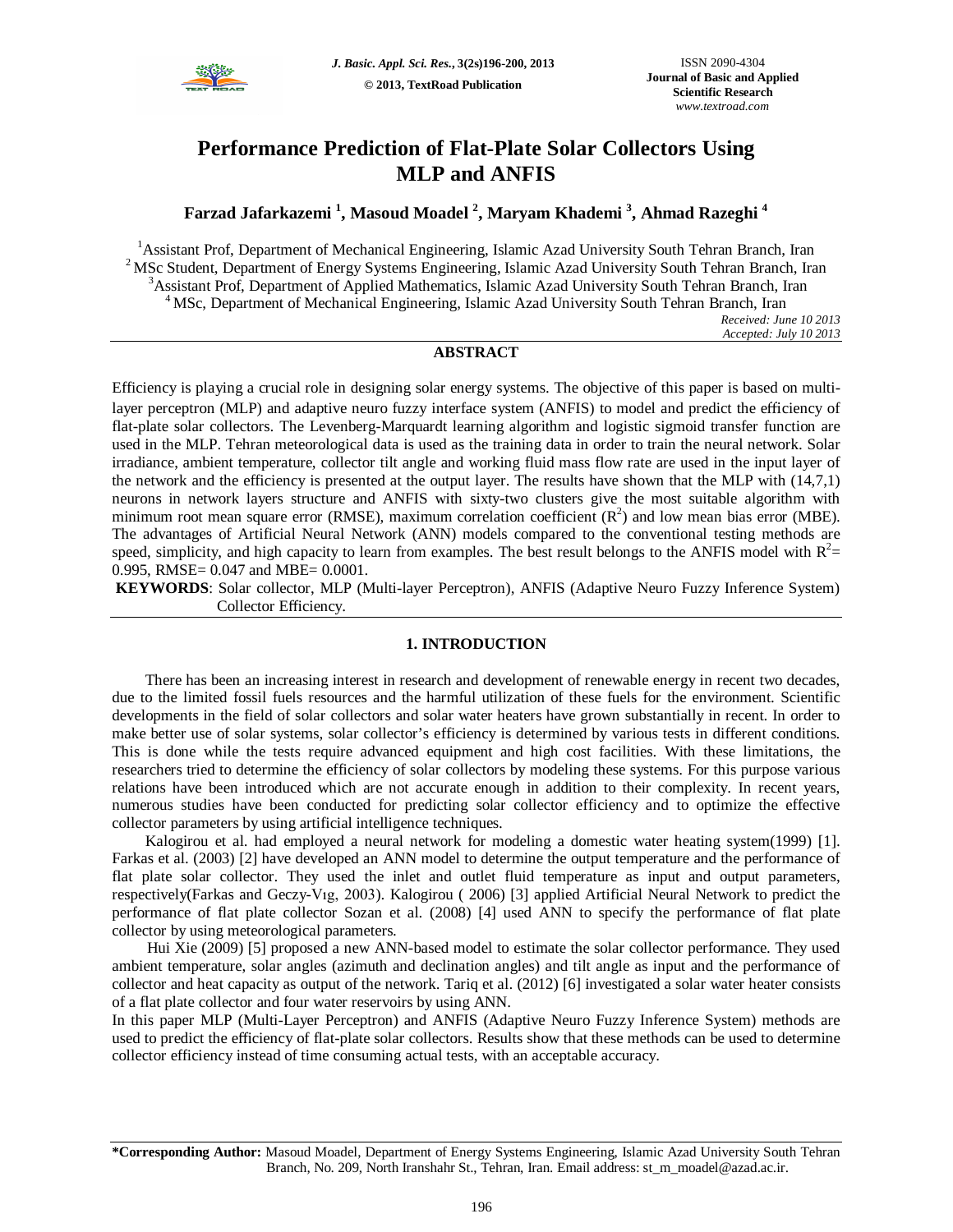## **2. MATERIAL AND METHOD**

The data is gathered from solar collector's test station and meteorological weather station located in Islamic Azad University, South Tehran Branch, Tehran (35\_41N, 51\_19E), Iran. *Fig*. *1* shows a picture of the test facility. Details of the system can be found in Jafarkazemi et. al. (2011) [7].



**Fig.1.** Collector test facility used for testing the collectors.

The data are normalized to values between 0 and 1 for the consistency of network learning as well as degradation in computation time via the following equation:

$$
f(x) = \frac{x - \min(x)}{\max(x) - \min(x)}\tag{1}
$$

Where  $f(x)$  and x indicate normalized and actual values respectively. The data was divided into three groups. Regarding the utilized data of the current study, 143 data sets are used to train RNN and ANFIS, 30 data sets for testing and 31 data sets are used for the purpose of models validation. It is remarkable that the utilized data to test the performance of the trained network have been apart from training and validation dataset. Test data was randomly selected and wasn't used in training and validation process. To compare performance of the models general statistical indicators such as root mean square error (RMSE), mean bias error (MBE) and correlation coefficient  $(R^2)$ are applied with the actual and the output data of the trained networks. In this regard, test dataset are considered as the input.

The equations regarding the utilized statistical indicators are given as follows:

$$
RMSE = \sqrt{\frac{1}{n}} \int_{i=1}^{n} (X p, i \uparrow X i)^2
$$
 (2)

Where  $X_{p,i}$  is the forecasted value and  $X_i$  is the measured value.

$$
MBE = \frac{1}{n} \bigg|_{i=1}^{n} \left| (X p, i \downarrow X i) \right| \tag{3}
$$

$$
R^{2} = (1 \downarrow (\underbrace{i=1}^{n} \left| (X p, i \downarrow X i)^{2} \right|_{i=1})^{n})
$$
\n
$$
(4)
$$

#### **2.1. Mathematical basis of ANFIS**

ANFIS is a multilayer feed-forward network which uses neural network learning algorithms and fuzzy reasoning simultaneously to learn rules from input data. The ANFIS architecture of a first-order Sugeno fuzzy model with two rules is shown in *Fig. 2* (Anon., 2013) [8].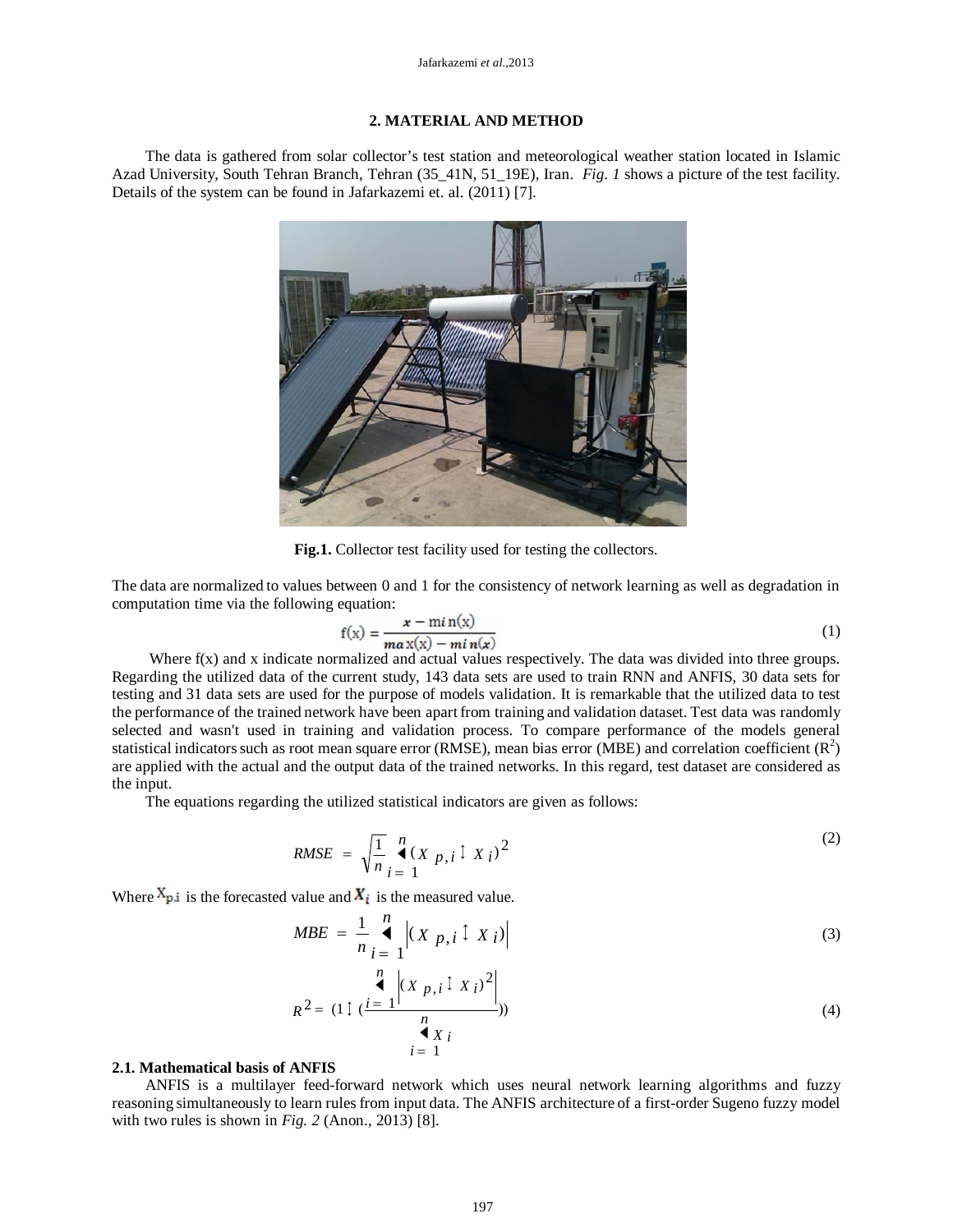

**Fig.2.** Architecture of ANFIS equivalent to a first-order sugeno fuzzy model.

The model has five layers where circular nodes represent nodes that are fixed whereas the parameters of square nodes have to be learnt. ANFIS learning rule is a combination of back-propagation and least-squares algorithm to determine and optimize the Sugeno system's parameters. Training the ANFIS is a two-pass process over a number of epochs. During each epoch, the node outputs will be calculated up to layer 4. At layer 5, the consequent parameters will be obtained using a least-squares regression method. The output of ANFIS is calculated and the errors will be propagated back through the layers in order to determine the premise parameter (layer 1) updates.

A two rule Sugeno ANFIS has rules of the form (2008) [9]:

Rule 1: if x is A<sub>1</sub> and y is B<sub>1</sub> then 
$$
f_1 = p_1 x + q_1 x + r_1
$$
 (5)

Rule 2: if x is A<sub>2</sub> and y is B<sub>2</sub> then 
$$
f_2 = p_2 x + q_2 x + r_2
$$
 (6)

Layer 1, consists of adaptive nodes that generate membership grades of linguistic labels based upon premise parameters, using any appropriate parameterized membership function such as the generalized bell function. The nodes in layer 2 are fixed nodes designated Π, which represent the firing strength of each rule. The outputs of layer 3 are the normalized firing strengths. Each node is a fixed rule labeled N. The adaptive nodes in layer 4 calculate the rule outputs based upon consequent parameters using the function (2012) [10]:

$$
O_{4,i} = \overline{W_i} f_i = \overline{W_i} (p_1 x + q_1 x + r_1)
$$
\n
$$
\tag{7}
$$

Where  $w_i$  is a normalized firing strength from layer 3, and  $(p_i, q_i, r_j)$  is the consequent parameter set of the node. The single node in layer 5, labeled Σ, calculates the overall ANFIS output from the sum of the node inputs(Sumithira et al., 2012):

$$
O_{5,i} = \sum_{i} \overline{w_i} f_i = \frac{\sum_{i} w_i f_i}{\sum_{i} w_i}
$$
 (8)

#### **2.2. Mathematical basis of MLP**

Artificial neural networks are a branch of artificial intelligence (AI) science which placed in computational intelligence (CI). These networks have been inspired by the human nervous system and have the ability to learn, store and recall information of the trained data. This technique has an efficient performance in non-linear mapping to transfer input to output multidimensional space. Neural networks have wide applications in various fields such as pattern recognition, image recognition, estimation, prediction, clustering and etc. Moreover, this method is used for modeling complex natural phenomena and engineering problems in many cases where there is no understanding of the relationship between different parameters. Generally the neural networks are formed from small processing units, called neurons. Each neuron consist of five sections which are: input layer, the based and biases, summation function, transfer function and targets. Neuron components are placed in three layers; input layer, hidden layer and target layer. In fact hidden layer includes summation function, transfer function, weights and biases. *Fig. 3* A shows the structure of the ANN with one hidden layer and Fig. 3B displays components of a neuron and general activation functions as well as their related characteristics are illustrated in Fig. 3C. Various previous studies have shown that up to three hidden layer would be sufficient for achieving an acceptable model. If the network has more than one hidden layer, inputs of second hidden layer are outputs of previous one. The most widely used activation functions in multi-layer perceptron (MLP) artificial neural networks are sigmoid and linear functions. MLP neural networks are commonly used in estimation and prediction of unknown data.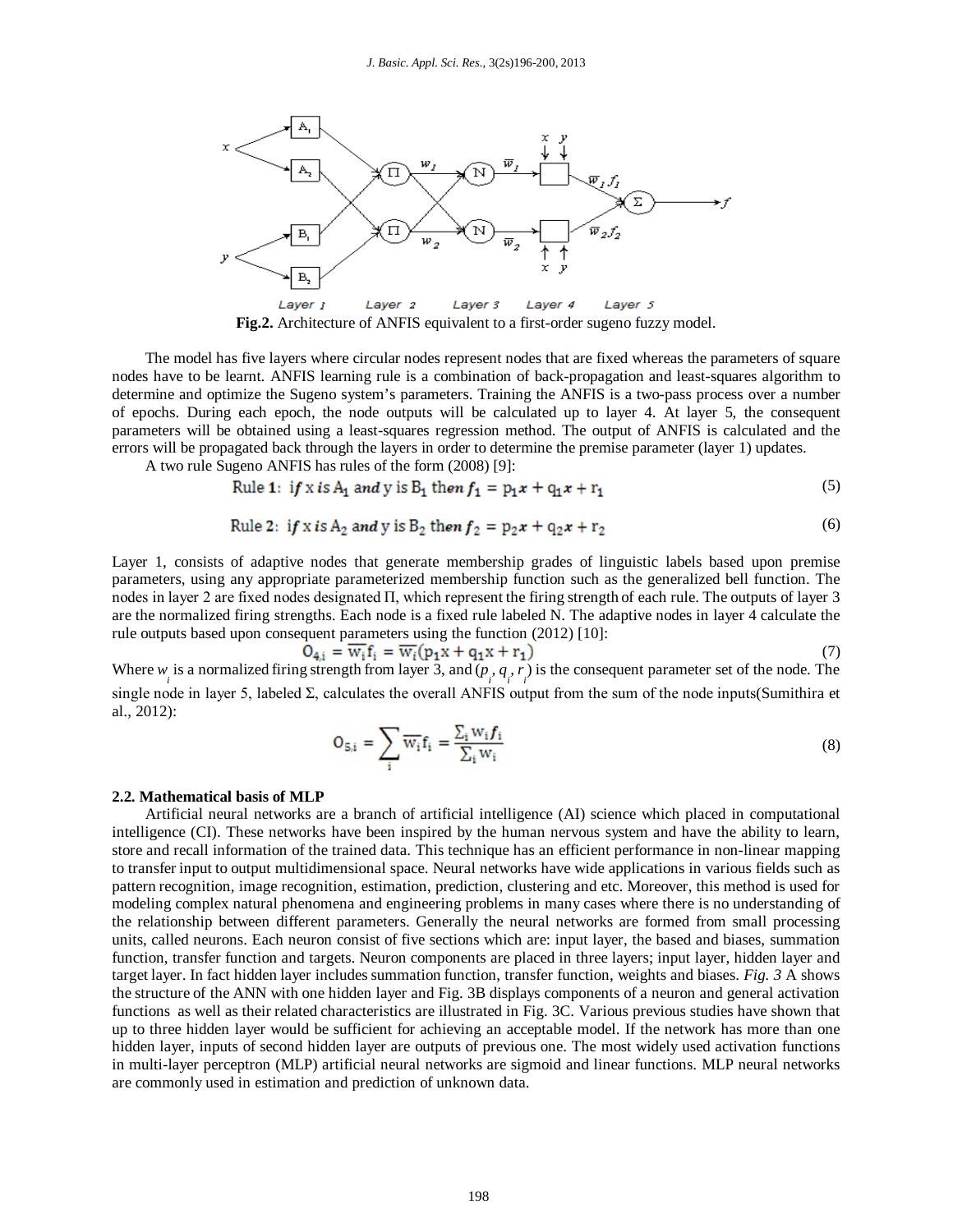

**Fig.3.** Components of an artificial neural network.

In ANNs, appropriate models are reached by using different algorithms which adjust and update weights in neurons, calls training neural network. There are two kinds of training neural network; supervised (Both inputs and target have specified for network) and unsupervised (network has no target data). Multi-layer perceptron neural networks use back-propagation (BP) algorithm. BP algorithm is a supervised training. In this training process, inputs data are applied to the ANN and network's output calculate by initial weights (They are randomly selected). Then, network's output is compared with the target and weight correction process is performed in the opposite direction of the gradient of the mean square error. So the difference between the network output and the desired output is reduced. Generally, modeling process by ANN consist of four steps, 1) collecting and preparation of data, 2) designing ANN components, 3) training the network, 4) creating the model by the weights and biases obtained from the training phase to respond to other inputs. Artificial neural network is proper to establish relationship between inputs and targets and compared to other modeling methods such as regression techniques, is considered as a fast and efficient way of modeling complex systems. In this study, the multi-layer perceptron neural network with two hidden layer is used. Respectively, sigmoid and linear activation functions are utilized in first and second layers and the network trains by Levenberg-Marquardt algorithm.

# **3. RESULTS AND CONCLUSIONS**

Driving the collector's performance characterization from the conventional test methods which rely to the related standards needs costly test facilities and there are so many limitations in order to meet the standard's conditions. To overcome this problem, MLP and ANFIS methods are used for performance prediction of flat-plate solar collectors. These models are trained and tested with different network structures.

As shown in *table 1* both methods are capable to predict flat-plate solar collectors' performance with minimum acceptable root mean square error (RMSE), maximum correlation coefficient  $(R^2)$  and low mean bias error (MBE). The best results in applied methods belong to the third ANFIS with  $R^2 = 99.5$  %, RMSE=0.047 and MBE=0.0001. Among MLP models (*table 1*) the third one with (14, 7, 1) neurons respectively, in network layers structure has the best result with  $R^2 = 0.994$ , RMSE=0.048 and MBE=0.0008.

| and<br>≏                    | <b>ANFIS</b>                 |       |             |            | <b>MLP</b>                         |                |             |            |
|-----------------------------|------------------------------|-------|-------------|------------|------------------------------------|----------------|-------------|------------|
| Tablel<br><b>ANFIS</b><br>≣ | Nomber of<br><b>Clusters</b> | $R^2$ | <b>RMSE</b> | <b>MBE</b> | <b>Network</b><br><b>Structure</b> | $\mathbf{R}^2$ | <b>RMSE</b> | <b>MBE</b> |
|                             | 30                           | 0.993 | 0.050       | 0.0002     | $12 - 6 - 1$                       | 0.986          | 0.090       | 0.0083     |
| $\overline{2}$              | 67                           | 0.932 | 0.175       | 0.0001     | $12 - 8 - 1$                       | 0.929          | 0.163       | 0.0003     |
| 3                           | 62                           | 0.995 | 0.047       | 0.0001     | $14 - 7 - 1$                       | 0.994          | 0.048       | 0.0008     |
| $\boldsymbol{4}$            | 54                           | 0.992 | 0.052       | 0.0007     | $12 - 7 - 1$                       | 0.993          | 0.058       | 0.0001     |

**Table1.** ANFIS and MLP models for predicting flat-plate solar collectors' performance.